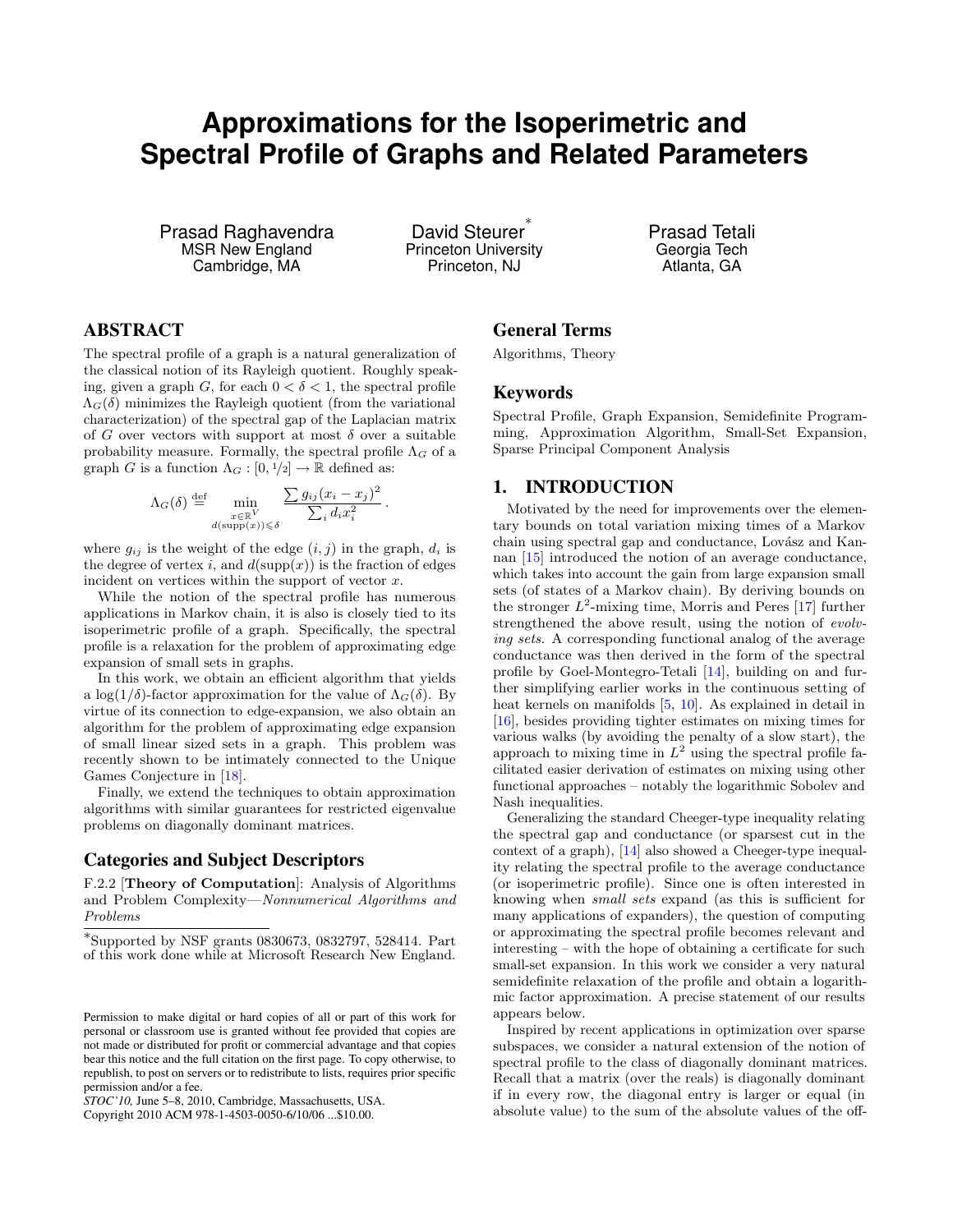diagonal entries. The Laplacian matrix of a graph (being the diagonal matrix of degrees minus the adjacency matrix), with a row and a corresponding column removed, is easily seen to be a special case of such matrices. Our second main contribution is in formulating the spectral profile problem for the diagonally dominant matrices and providing a similar logarithmic factor approximation. This turns out to be a rather nontrivial extension of our first result for graphs. Once again, the precise statement of our second main theorem is provided below.

In the following we briefly mention some recent related work. In the currently active topic of sparse principal component analysis [\[11,](#page-8-7) [12,](#page-8-8) [13\]](#page-8-9), a general problem is to decompose a covariance matrix as a combination of projections on orthogonal "sparse subspaces". A related problem to this turns out to be to maximize a quadratic form over sparse vectors. For this problem, d'Aspremont et al. [\[13\]](#page-8-9) consider a semidefinite relaxation very similar to the one considered in our work. We show the first approximation algorithm for this problem. If the covariance matrix is diagonally dominant, then we can find sparse vectors that are almost maximally correlated with this covariance matrix (see [Theorem 1.6](#page-2-0) for a more precise statement).

#### 1.1 Results

Let  $G = (g_{ij})$  be a weighted graph with vertex set  $V =$  $\{1,\ldots,n\}$ . Let  $d=(d_1,\ldots,d_n)$  be the *degree vector* of G, that is,  $d_i := \sum_j g_{ij}$ . We assume that the weights of G are scaled such that  $\sum_i d_i = 1$ . Hence, we can think of d as a probability measure on V and we denote  $d(S) := \sum_{i \in S} d_i$ for a subset  $S \subseteq V$ . For a vector  $x \in \mathbb{R}^V$ , let  $\text{supp}(x) :=$  $\{i \in V \mid x_i \neq 0\}$  denote its support. We define the spectral profile of G as

$$
\Lambda_G(\delta) \stackrel{\text{def}}{=} \min_{\substack{x \in \mathbb{R}^V \\ d(\text{supp}(x)) \le \delta}} \frac{\sum_{ij} g_{ij} (x_i - x_j)^2}{\sum_i d_i x_i^2} \,. \tag{1.1}
$$

<span id="page-1-1"></span>.

We consider a natural semidefinite programming relaxation  $\tilde{\Lambda}_G$  for the spectral profile of G (see §[2.1,](#page-3-0) [\(2.3\)\)](#page-3-1). Our main result is the following relation of the spectral profile and its SDP relaxation. (The theorem follows by combining [Theorem 3.1](#page-4-0) and [Theorem 3.2](#page-4-1) in [Section 3.](#page-4-2))

THEOREM 1.1. For every graph G and all  $\varepsilon, \delta > 0$ ,

$$
\tilde{\Lambda}_{G}(\delta) \leqslant \Lambda_{G}(\delta) \leqslant \tilde{\Lambda}_{G}(\delta/_{1+\varepsilon}) \cdot O\left(\log\left(\frac{1}{\delta}\right)/\varepsilon^{3}\right)
$$

In the theorem above, we can think of  $\varepsilon$  as an absolute constant, say  $\varepsilon = 0.01$ , and  $\delta$  as tending to zero.

Standard arguments also show that the rounding can be implemented efficiently, yielding approximation algorithms for the spectral profile of graphs. In particular, given a graph G and a parameter  $\delta > 0$ , we can compute a vertex set of volume  $O(\delta)$  such that the corresponding principal submatrix of  $\mathcal{L}_G$  has smallest eigenvalue  $\lambda \leq \Lambda_G(\delta) \cdot O(\log(1/\delta))$ . Given such a submatrix, we can efficiently find a vertex set  $S$  of volume  $O(\delta)$  with conductance  $\Phi(S) \leq O(\sqrt{\lambda})$  [\[14,](#page-8-3) [8\]](#page-8-10). Recall that the conductance  $\Phi(S)$  of a vertex set S is the weight of the edge leaving the set divided by the weight of all edges incident to the set.

<span id="page-1-0"></span>The combination of these results leads to following approximation algorithm for SMALL-SET EXPANSION (as considered in [\[18\]](#page-8-0)).

THEOREM 1.2. There exists a polynomial time algorithm that given a graph G and a parameter  $\delta > 0$ , finds a set  $S \subseteq [n]$  with volume  $d(S) = O(\delta)$  and conductance

$$
\Phi(S) \leqslant O(\tilde{\Lambda}(\delta) \log(1/\delta))^{1/2}.
$$

To the best of our knowledge, there are no previous approximation results for SMALL-SET EXPANSION mentioned in the literature (at least for the regime where the optimal conductance is small but constant).

We observe that the approximation algorithm for SPARSEST CUT based on Cheeger's inequality  $[1, 2]$  $[1, 2]$  $[1, 2]$  implies quite easily a somewhat worse approximation for SMALL-SET EXPANSION. The rough idea is to apply this algorithm SPARSEST CUT recursively until the graph is partitioned into sets of volume not much more than δ. We can then argue that one of these sets has conductance  $O(\log(1/\delta)\sqrt{\varepsilon})$  if the optimal conductance of a set of volume  $\delta$  was  $\varepsilon$ . [Theorem 1.2](#page-1-0) improves this approximation guarantee by a factor  $\sqrt{\log(1/\delta)}$ .

We note that one can prove [Theorem 1.2](#page-1-0) also directly, without going through the approximation for the spectral profile. The idea is to combine the techniques of  $[6, 7]$  $[6, 7]$  $[6, 7]$  with the techniques in this paper.

We also note that the approximations of [Theorem 1.1](#page-1-1) and [Theorem 1.2](#page-1-0) are optimal (up to constant factors) with respect to the relaxation we are using. The Gaussian noise graph in  $\mathbb{R}^n$  (Ornstein–Uhlenbeck operator) is an integrality gap instance with matching parameters.

Finally, we remark that the approximation algorithms for Small-Set Expansion and the spectral profile can be implemented with quasi-linear running time if  $\tilde{\Lambda}(\delta)$  is lowerbounded by a constant. (We measure the instance size by the number of edges in the graph.) In this case, we can compute near-optimal solutions for the SDP relaxation  $\Lambda(\delta)$ in quasi-linear time using the framework of Arora and Kale [\[3\]](#page-8-15) (also [\[19\]](#page-8-16)).

#### *Diagonally Dominant Matrices.*

Let  $A = (a_{ij}) \in \mathbb{R}^{n \times n}$  be a symmetric diagonally domi-nant<sup>[1](#page-1-2)</sup> matrix. Let  $\mu$  be some probability measure on the coordinate set [n]. Let  $R_A(x) = \sum_{ij} a_{ij} x_i x_j / \sum_i \mu_i x_i^2$  be the Rayleigh quotient of  $A$  at  $x$ . We define the spectral profile of A as  $\Lambda_A(\delta) = \min_{x \in \mathbb{R}^n, \mu(\text{supp}(x)) \leq \delta} R_A(x)$ . We consider a natural semidefinite relaxation  $\tilde{\Lambda}_A(\delta)$  of the spectral profile. We can generalize [Theorem 1.1](#page-1-1) in the following way. (The theorem follows by combining [Theorem 4.1](#page-5-0) and [Theorem 4.3](#page-6-0) in [Section 4.](#page-5-1))

<span id="page-1-4"></span>THEOREM 1.3. There exists an absolute constant  $c > 0$ such that for every matrix A as above and all  $\delta > 0$ ,

<span id="page-1-3"></span>
$$
\tilde{\Lambda}_A(\delta) \leqslant \Lambda_A(\delta) \leqslant \tilde{\Lambda}_A(c\delta) \cdot O\big(\log(1/\delta)\big) .
$$

The rounding that achieves the above bounds is quite different from our construction for [Theorem 1.1.](#page-1-1)

A relatively straight-forward modification of the construction for [Theorem 1.1](#page-1-1) achieves almost the above bound, but with an additional additive error of  $\tilde{\Lambda}_A(c\delta) \log(1/\tilde{\Lambda}_A(c\delta))$ . We present the significantly simpler analysis of this slightly suboptimal construction in [Section 4.2.](#page-6-1)

Again the rounding can be implemented efficiently.

<span id="page-1-2"></span><sup>&</sup>lt;sup>1</sup>diagonally dominant means  $a_{ii} \geqslant \sum_{j \neq i} |a_{ij}|$  for all  $i \in [n]$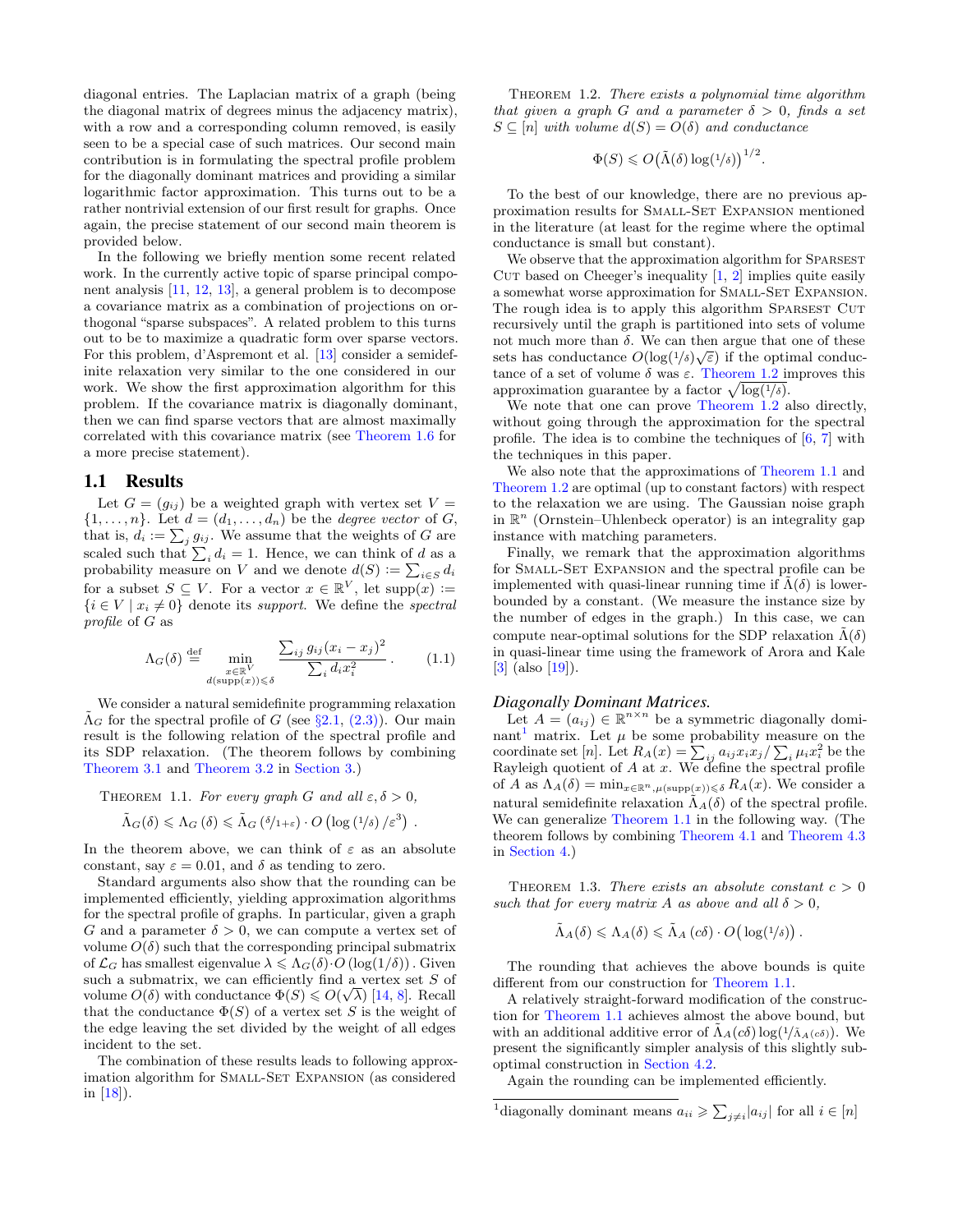THEOREM 1.4. There exists a polynomial time algorithm that given a matrix A as above and a parameter  $\delta > 0$ , finds an  $O(\delta)$ -sparse vector x such that

$$
R_A(x) \leq \tilde{\Lambda}_A(c\delta) \cdot O\big(\log(1/\delta)\big).
$$

Trevisan [\[20\]](#page-8-17) showed that Cheeger's inequality also applies in this setting.

Theorem 1.5. There exists a polynomial time algorithm that given a matrix A as above and a parameter  $\delta > 0$ , finds an  $O(\delta)$ -sparse vector  $x \in \{-1,0,1\}^n$  such that

$$
R_A(x) \leqslant O\Big(\tilde{\Lambda}_A\left(c\delta\right) \cdot \log\left(\frac{1}{\delta}\right)\Big)^{1/2}.
$$

As before, the framework of Arora and Kale [\[3\]](#page-8-15) allows us to implement these approximation algorithms in quasi-linear if  $\tilde{\Lambda}_{A}(c\delta)$  is bounded from below by a constant.

D'Aspremont et al. [\[13\]](#page-8-9) consider the problem of maximizing  $R_A(x)$  over sparse vectors x. If the measure  $\mu$  is proportional to the diagonal of A (which is a natural assumption), this problem reduces to the problem of computing the spectral profile of the matrix  $A' = 2 \text{ diag}(A) - A$ . (In words,  $A'$  has the same diagonal as  $A$ , but all off-diagonal entries are negated.) Notice that  $A'$  is diagonally dominant if and only if  $A$  is so. Hence, we can apply [Theorem 1.4](#page-1-3) to  $A'$ . In this way, we get the following approximation algorithm for the problem of maximizing  $R_A(x)$  over sparse vectors x.

<span id="page-2-0"></span>THEOREM 1.6. Let A be a matrix as above and let  $\delta > 0$ . Suppose the measure  $\mu$  is proportional to the diagonal of A. If there exists a  $\delta$ -sparse vector x such that  $R_A(x) \geq$  $(2 - \eta)$  Tr A, then we can find in polynomial time a  $O(\delta)$ sparse vector y such that

$$
R_A(y) \geq (2 - O(\eta \cdot \log(1/\delta))) \operatorname{Tr} A.
$$

(In our normalization, 2 is the maximum possible value that  $R_A(x)$  can achieve.)

## 1.2 Proof Overview and Techniques

#### *SDP Relaxation of sparsity constraints.*

Let G be a graph on vertex set  $\{1, \ldots, n\}$ . For the sake of simplicity, let us assume that  $G$  is unweighted and regular. Our goal is to find a vector x with about  $\delta n$  non-zero coordinates that minimizes the following Rayleigh quotient (from the variational characterization of the spectral gap)

$$
R_G(x) \stackrel{\text{def}}{=} \frac{\sum_{i \sim j} (x_i - x_j)^2}{\sum_i x_i^2}.
$$

We note that without loss of generality, it is enough to consider non-negative vectors (the Rayleigh quotient can only decrease if we replace every coordinate by its absolute value). Ignoring the sparsity constraint, the minimization of  $R_G(x)$  is equivalent to a semidefinite program, where we minimize the function  $\sum_{i \sim j} ||v_i - v_j||^2$  over all collections of vectors  $\{v_i\}$  such that  $\sum_i ||v_i||^2 = 1$ . The challenge is to deal with the sparsity constraint. Since every  $\delta$ -sparse vector x satisfies  $||x||_1^2 \leq \delta n ||x||_2^2$ , we can relax the sparsity constraint to  $\|\sum_i v_i\|^2 \leqslant \delta n \sum_i \|v_i\|^2$  in the SDP. In addition to this constraint, we also include non-negativity constraints for the inner products,  $\langle v_i, v_j \rangle \geq 0$  for all  $i, j \in [n]$ . We note that unlike for other SDP relaxations (e.g. for Unique Games), these non-negativity constraints are crucial. (Without these constraints the SDP value for two disjoint cliques would be 0 for all  $\delta > 0$ , even though the spectral profile is close to 1 for small enough  $\delta > 0$ .)

Before describing the rounding, we mention a natural generalization: For a symmetric positive semidefinite matrix  $A = (a_{ij})$ , let  $R_A(x) = \langle x, Ax \rangle / \langle x, x \rangle$  be its Rayleigh quotient. Our goal is to minimize this quotient over all  $\delta$ -sparse vectors x. The objective of our SDP relaxation for this problem is  $\sum_{ij} a_{ij} \langle v_i, v_j \rangle / \sum_i ||v_i||^2$ . In contrast to the previous case, we can no longer assume that the coordinates of the minimizer  $x$  are non-negative. Hence, we cannot include nonnegativity constraints for the inner products. Instead, we add the constraint  $\sum_{ij} |\langle v_i, v_j \rangle| \leqslant \delta n \sum_{i} ||v_i||^2$ . The resulting SDP relaxation has been suggested in [\[13\]](#page-8-9) (for the related problem of maximizing  $R_A(x)$  over sparse vectors x).

#### *Two-phase rounding.*

Our rounding proceeds in two phases: In the first phase, we start with an optimal solution to the SDP relaxation and produce a new SDP solution that satisfies a stronger relaxation of the sparsity constraint. In this phase, our objective value increases by at most a factor of order  $\log(1/\delta)$ . In the second phase, we extract a sparse vector from the SDP solution that satisfies the stronger sparsity constraint. In this phase, we only increase the objective value by a constant factor.

The advantage of this two-phase rounding is that it allows us to separate local and non-local arguments. In the first phase, the transformation of the SDP solution is quite drastic (we lose a  $\log(1/\delta)$  factor in the objective). However, the transformation in this phase is completely local. In fact, every vector gets mapped to a new vector in a way that is oblivious to all other vectors in the SDP solution. On the other hand, the rounding in the second phase is inherently non-local, because it has to ensure that the resulting vector  $x$ is sparse. In particular, the rounding for the ith coordinate of x cannot be oblivious to all other coordinates. What allows us to analyze the non-local rounding in this phase, is the stronger sparsity constraint that we established in the first phase.

The stronger sparsity constraint that is established in the first phase has the form

<span id="page-2-1"></span>
$$
\left\|\sum_{i}|v_{i}|\right\|^{2} \leqslant \delta n \sum_{i} |v_{i}||^{2}, \qquad (1.2)
$$

where  $|v_i|$  is the vector  $v_i$  with each coordinate replaced by its absolute value. In [Section 3.1,](#page-4-3) we show that vectors satisfying this constraints can be rounded to a sparse vector x such that  $R_G(x)$  is not much larger than the SDP value of the vectors  $v_1, \ldots, v_n$ . The main ingredient is the following lemma (see [Lemma 2.5](#page-4-4) and its consequences [Lemma 3.6](#page-5-2) and [Lemma 4.7\)](#page-6-2): Suppose x satisfies  $||x||_1^2 \leq \delta n ||x||_2^2$ . Then, we can choose a parameter  $t > 0$  such that the vector y defined as  $y_i = \text{soft-chop}_t(x_i)$  is 3δ-sparse (say) and at the same time  $||y||_2^2 \ge \frac{1}{3} ||x||_2^2$  (a good fraction of the mass is preserved). Here,  $\text{soft-chop}_t$  is the soft-thresholding function, defined as  $\textsf{soft-chop}_t(x) = x - t$  if  $x > t$ ,  $\textsf{soft-chop}_t(x) = 0$  if  $|x| \leq t$ , and soft-chop $_t(x) = x + t$  if  $x < -t$ .

This lemma allows us to show that in order to approximate  $\Lambda_G(\delta)$ , it is enough to find a vector x such that  $R_G(x)$  is small and  $||x||_1^2 \leq \delta n ||x||_2^2$ . More concretely, it is easy to show that  $R_G(y) \leq 3R_G(x)$  where y is the 3δ-sparse vector ob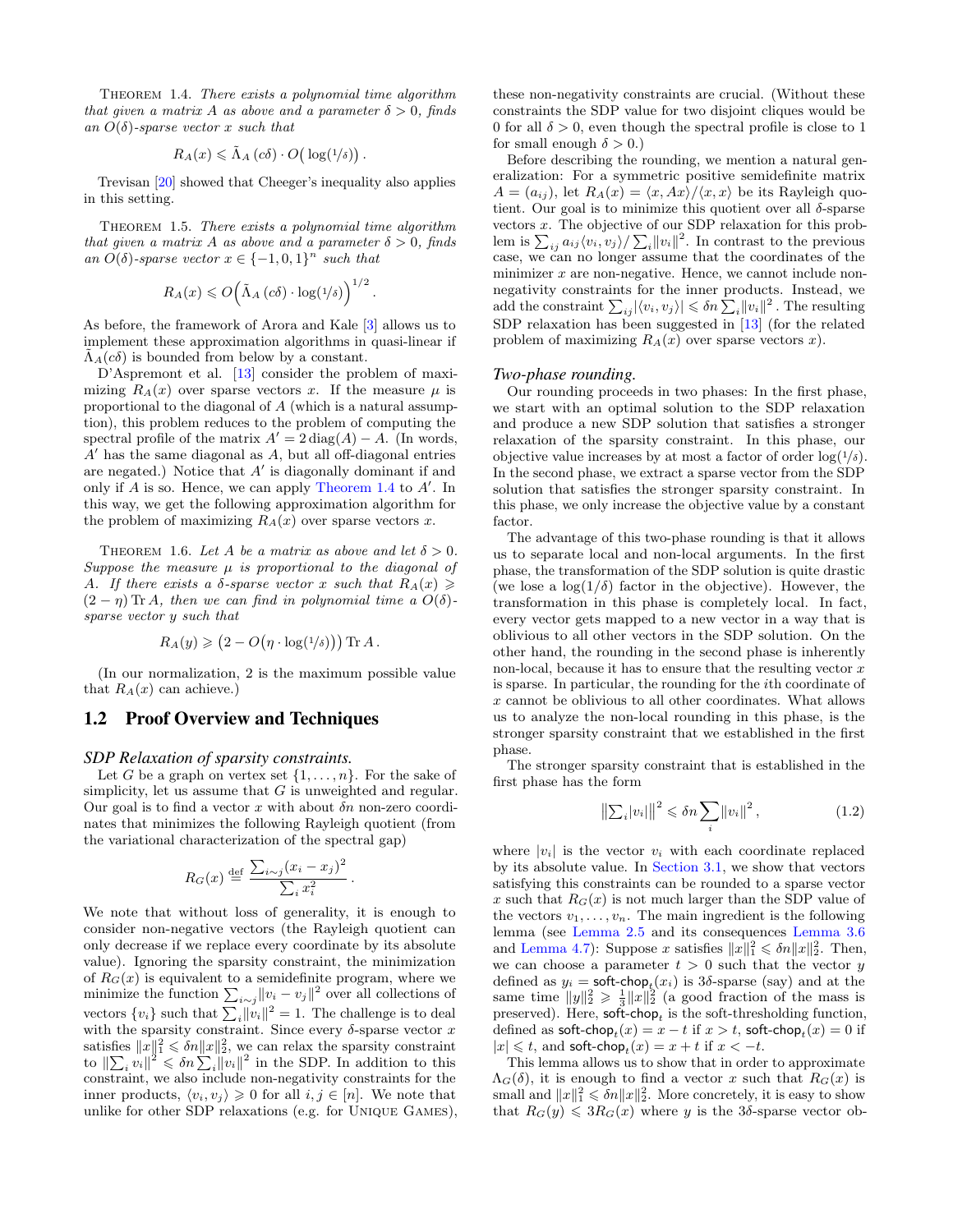tained from  $x$  by soft-thresholding as above. (This argument works not only for Laplacian matrices but also for symmetric diagonally dominant matrices, see [Section 4.1.](#page-6-3))

In the first phase of the rounding, our task is to transform an arbitrary SDP solution to a solution that satisfies the stronger sparsity constraint  $(1.2)$ . For Laplacian matrices, we use the same transformation as Barak et al. [\[4\]](#page-8-18). This transformation has the property that it maps arbitrary vectors to vectors with only non-negative coordinates and it preserves distances in an approximate sense (see [Section 3.2\)](#page-5-3). For diagonally dominant matrices, we require that the transformation is symmetric (an antipodal pair of vectors gets mapped to an antipodal pair again). A straight forward adaptation of the transformation for Laplacian matrices already gives a relatively good approximation for diagonally dominant matrices (see [Section 4.2\)](#page-6-1). Unfortunately, this construction incurs an additional additive error term and therefore the final approximation guarantee is not multiplicative. In [Section 4.3,](#page-7-0) we describe a transformation that is quite different from the construction of Barak et al. [\[4\]](#page-8-18) and avoids the additional additive error even for diagonally dominant matrices. The disadvantage of this construction is that the analysis is technically more involved (it relies on Gaussian noise sensitivity bounds for soft threshold functions, see [Section B\)](#page-8-19).

# 2. PRELIMINARIES

# <span id="page-3-0"></span>2.1 Semidefinite Relaxation for the Spectral Profile of Graphs

Let  $G = (g_{ij})$  be a weighted graph with vertex set  $V =$  $\{1,\ldots,n\}$ . Let  $d=(d_1,\ldots,d_n)$  be the *degree vector* of G, that is,  $d_i := \sum_j g_{ij}$ . We assume that the weights of G are scaled such that  $\sum_i d_i = 1$ . We denote  $d(S) := \sum_{i \in S} d_i$ for a subset  $S \subseteq V$ . For a vector  $x \in \mathbb{R}^V$ , let  $\text{supp}(x) :=$  ${i \in V \mid x_i \neq 0}$  denote its support. The spectral profile of G is defined as

$$
\Lambda_G(\delta) \stackrel{\text{def}}{=} \min_{\substack{x \in \mathbb{R}^V \\ d(\text{supp}(x)) \leq \delta}} \frac{\sum_{ij} g_{ij} (x_i - x_j)^2}{\sum_i d_i x_i^2} \,. \tag{2.1}
$$

Note that  $\Lambda_G(\delta)$  is monotonically decreasing in  $\delta$ . It is easy to show that  $\Lambda_G(1/2)$  is up to constant factors equal to the usual spectral gap of  $G$  (e.g., see [\[14\]](#page-8-3)). The spectral profile is characterized by the smallest eigenvalues of certain restrictions of the Laplacian of G (Dirichlet eigenvalues). Let  $\mathcal L$  denote the normalized Laplacian of  $G$  (as defined e.g. in [\[9\]](#page-8-20)). For a set  $S \subseteq V$ , let  $\mathcal{L}_S$  be the  $S \times S$  submatrix of  $\mathcal{L}$ . Then,

$$
\Lambda_G(\delta) = \min_{\substack{S \subseteq V \\ d(S) \le \delta}} \lambda_{\min}(\mathcal{L}_S). \tag{2.2}
$$

We consider the following semidefinite programming relaxation for the spectral profile,

<span id="page-3-1"></span>
$$
\tilde{\Lambda}_G(\delta) \stackrel{\text{def}}{=} \min_{v_1, \dots, v_n \in \mathbb{R}^n} \frac{\sum_{ij} g_{ij} ||v_i - v_j||^2}{\sum_i d_i ||v_i||^2}, \qquad (2.3)
$$

where the minimum is over all vector configurations  $v_1, \ldots, v_n \in \mathbb{R}^n$  that satisfy

$$
\left\|\sum_{i} d_i v_i\right\|^2 \leqslant \delta \cdot \sum_{i} d_i \left\|v_i\right\|^2 , \tag{2.4}
$$

$$
\langle v_i, v_j \rangle \geq 0. \qquad (i, j \in V) \qquad (2.5)
$$

Let us show that  $\tilde{\Lambda}_{G}(\delta)$  is indeed a relaxation of the spectral profile. Let  $v_0$  be any unit vector in  $\mathbb{R}^n$ . For a vector  $x \in \mathbb{R}^V$ with  $S = \text{supp}(x)$  and  $d(S) \leq \delta$ , define vectors  $v_1, \ldots, v_n \in$  $\mathbb{R}^n$  as  $v_i = [x_i] \cdot v_0$ . Let  $\mathbb{1}_S \in \{0,1\}^V$  denote the indicator function of the set S. By Cauchy–Schwarz,

$$
\|\sum_{i} d_i v_i\|^2 = \left(\sum_{i} d_i |x_i|\right)^2
$$
  
\$\leqslant \sum\_{i} d\_i 1\!\!1\_{S}(i) \cdot \sum\_{i} d\_i x\_i^2 \leqslant \delta \cdot \sum\_{i} d\_i ||v\_i||^2\$.

Furthermore, it is easy to verify that  $\langle v_i, v_j \rangle \geq 0$  for all *i*, *j* ∈ *V* and that  $\sum_{ij} g_{ij} ||v_i - v_j||^2 \leqslant \sum_{ij} g_{ij} (x_i - x_j)^2$ . It follows that  $\tilde{\Lambda}_G(\delta)$  is indeed a relaxation for the spectral profile.

LEMMA 2.1. For every graph G and all  $\delta > 0$ ,

 $\overline{\phantom{a}}$ 

$$
\tilde{\Lambda}_G(\delta) \leqslant \Lambda_G(\delta).
$$

## 2.2 Semidefinite Relaxation for the Spectral Profile of Matrices

Let  $A = (a_{ij}) \in \mathbb{R}^{n \times n}$  be a symmetric positive semidefinite matrix and let  $\mu$  be a probability measure on  $\{1, \ldots, n\}$ . We define the *spectral profile*  $\Lambda_A : [0,1] \to \mathbb{R}$  as

$$
\Lambda_A(\delta) \stackrel{\text{def}}{=} \min_{\substack{x \in \mathbb{R}^n \\ \mu(\text{supp}(x)) \leq \delta}} \frac{\sum_{ij} a_{ij} x_i x_j}{\sum_i \mu_i x_i^2}.
$$

Let  $D \in \mathbb{R}^{n \times n}$  be the diagonal matrix with entries  $\mu_1, \ldots, \mu_n$ . Note that

$$
\Lambda_A(\delta) = \min_{\substack{S \subseteq [n] \\ \mu(S) \leq \delta}} \lambda_{\min} (D_S^{-1/2} A_S D_S^{-1/2}),
$$

where  $D<sub>S</sub>$  and  $A<sub>S</sub>$  denote the principal submatrices of D and A corresponding to the coordinate set S.

We consider the following semidefinite programming relaxation for the spectral profile,

$$
\tilde{\Lambda}_A(\delta) \stackrel{\text{def}}{=} \min_{v_1, \dots, v_n \in \mathbb{R}^n} \frac{\sum_{ij} a_{ij} \langle v_i, v_j \rangle}{\sum_i \mu_i ||v_i||^2}, \tag{2.6}
$$

where the minimum is over all vector configurations  $v_1, \ldots, v_n \in \mathbb{R}^n$  that satisfy

<span id="page-3-2"></span>
$$
\sum_{ij} \mu_i \mu_j |\langle v_i, v_j \rangle| \leq \delta \cdot \sum_i \mu_i \|v_i\|^2 . \tag{2.7}
$$

This semidefinite relaxation has been introduced in [\[13\]](#page-8-9) (for the corresponding maximization problem).

Note that the constraint  $(2.7)$  is weaker than the previous constraints  $(2.4)$  and  $(2.5)$ . We have to use the weaker constraint [\(2.7\)](#page-3-2) for  $\tilde{\Lambda}_A$  because we can no longer assume that the optimal vector  $x \in \mathbb{R}^n$  has only nonnegative coordinates. As before, it is easy to verify that  $\tilde{\Lambda}_A$  is a relaxation of  $\Lambda_A$ .

LEMMA 2.2. For every symmetric matrix A and all  $\delta > 0$ ,

$$
\tilde{\Lambda}_A(\delta) \leqslant \Lambda_A(\delta)\,.
$$

# <span id="page-3-5"></span>2.3 Gaussian Distributions

<span id="page-3-4"></span><span id="page-3-3"></span>Let  $\lambda^n$  denote the usual Lebesgue measure on  $\mathbb{R}^n$ . Let  $N(0, \sigma^2)^n$  be the Gaussian measure on  $\mathbb{R}^n$  with mean 0 and covariance  $\sigma^2 I$  (each coordinate is independent Gaussian with mean 0 and standard deviation  $\sigma$ ). Let  $\phi_{\sigma} : \mathbb{R}^n \to \mathbb{R}_+$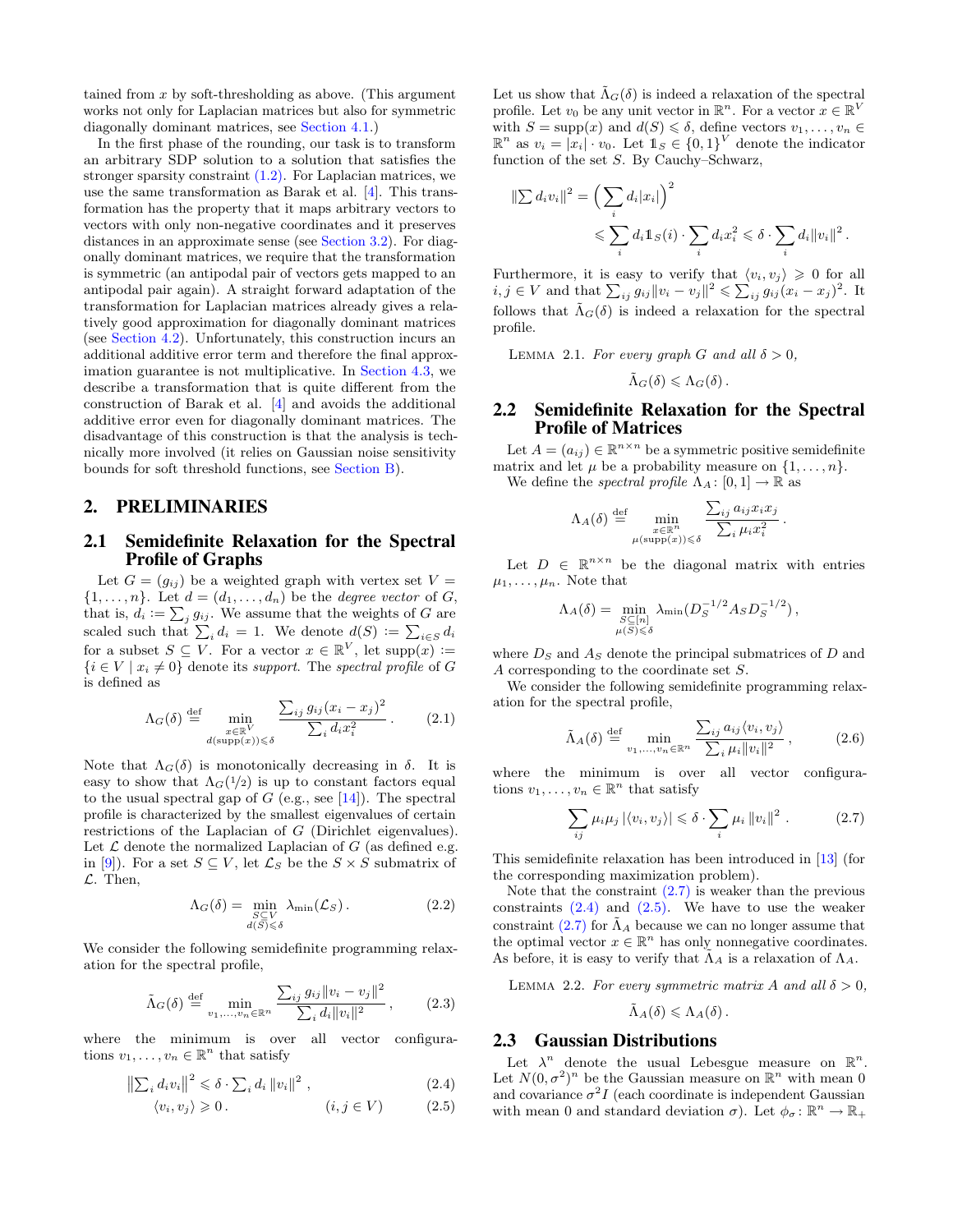be the density of  $N(0, \sigma^2)^n$  with respect to the Lebesgue measure,

$$
\phi_{\sigma}(x) \stackrel{\text{def}}{=} \frac{1}{(\sigma\sqrt{2\pi})^n} e^{-\|x\|^2/2\sigma^2}.
$$

Let  $T_u$  be the translation operator, i.e.,

$$
T_u f(x) \stackrel{\text{def}}{=} f(x - u).
$$

We will use the following bound on the (Hellinger) affinity of translated Gaussians (e.g. in Barak et al. [\[4\]](#page-8-18)).

LEMMA 2.3 ([\[4\]](#page-8-18)). Let u and v be two unit vectors in  $\mathbb{R}^n$ . Then

$$
\int \sqrt{T_u \phi_\sigma \cdot T_v \phi_\sigma} d\lambda^n = e^{-\|u-v\|^2/8\sigma^2}.
$$

PROOF. Immediate from the identity

$$
\sqrt{T_u \phi_\sigma \cdot T_v \phi_\sigma} = e^{-\|u-v\|^2/8\sigma^2} T_{\frac{1}{2}(u+v)} \phi_\sigma. \quad \Box
$$

We equip the space  $\{f: \mathbb{R}^n \to \mathbb{R}\}$  with the inner product  $\langle f, g \rangle := \int f g \, d\lambda^n$  and define the corresponding norm  $||f|| :=$  $\langle f, f \rangle^{1/2}$ . Consider the mapping

$$
u \mapsto f_u := ||u|| \sqrt{T_{\bar{u}} \phi_{\sigma}}.
$$

Here,  $\bar{u}$  denotes the unit vector in the direction of u. In §[3.2,](#page-5-3) we will use this mapping to transform arbitrary SDP solutions to non-negative SDP solutions. Notice that  $||f_u|| = ||u||$  for every vector  $u \in \mathbb{R}^n$ . Furthermore, for unit vectors  $u, v \in \mathbb{R}^n$ that are close, say  $||u - v||^2 \leq \varepsilon$ , we have  $||f_u - f_v||^2 \leq$  $O(\varepsilon/\sigma^2)$ . On the other hand, for unit vectors  $u, v \in \mathbb{R}^n$  that are far apart, say  $\langle u, v \rangle \leq 1/2$ , we have  $\langle f_u, f_v \rangle \leq 2^{-\Omega(1/\sigma^2)}$ . In this sense,  $u \mapsto f_u$  is a distance preserving mapping from the sphere in  $\mathbb{R}^n$  to the non-negative orthant of the space  $\mathbb{R}^n \to \mathbb{R}$ .

The following technical fact shows that in order for a mapping to preserve distances it is enough to preserve lengths and distances of unit vectors (angles).

<span id="page-4-9"></span>FACT 2.4. For any two vectors 
$$
u, v \in \mathbb{R}^n
$$
, we have

$$
||u - v||2 = (||u|| - ||v||)2 + ||u|| ||v|| \cdot ||\bar{u} - \bar{v}||2.
$$

#### 2.4 Nonnegative Random Variables

The following technical lemma shows the following intuitive fact. If a non-negative random variable X satisfies  $\mathbb{E} X^2$  >  $(1+\varepsilon)k(E X)^2$ , then a significant fraction of the 2-norm of X has to be on values larger than  $\tau = k \mathbb{E} X$ , in the sense that the 2-norm of the variable  $Y = \max\{X - \tau, 0\}$  is comparable to the 2-norm of  $X$ .

<span id="page-4-4"></span>LEMMA 2.5. Let  $X$  be a non-negative random variable with mean  $\mu$ . For  $k \geq 1$ , let  $Y = \max\{X - k\mu, 0\}$ . Then, for every  $\varepsilon > 0$ ,

$$
\mathbb{E}Y^2 \geqslant \varepsilon^2 \cdot \left( \mathbb{E}X^2 - k\mu^2/(1-\varepsilon) \right) \, .
$$

PROOF. For  $u = \varepsilon^2$ , let A be the event  $Y^2 \geq uX^2$  and let  $B$  denote the complementary event. In other words,  $B$  is the event  $(1 - \varepsilon)X \leq k\mu$ . Let  $\mathbb{1}_A$  and  $\mathbb{1}_B$  be 0/1-indicator variables for these events. We can lower bound  $E Y^2$  as follows

$$
\mathbb{E}Y^2 \geq u \mathbb{E}1_A X^2
$$
  
=  $u (\mathbb{E}X^2 - \mathbb{E}1_B X^2)$   
 $\geq u (\mathbb{E}X^2 - \mathbb{E}X \cdot k\mu/(1 - \varepsilon)))$ .

# <span id="page-4-2"></span>3. SPECTRAL PROFILE OF GRAPHS

We prove the following two theorems in this section (one for each phase of our rounding). Putting them together yields [Theorem 1.1.](#page-1-1)

Let  $G = (g_{ij})$  be a graph with vertex set  $V = \{1, \ldots, n\}$ and degrees  $d_1, \ldots, d_n$  such that  $\sum_i d_i = 1$ .

<span id="page-4-8"></span>THEOREM 3.1. For all  $\delta > 0$  and  $t \geq 1$ , there exist nonnegative functions  $f_1, \ldots, f_n : \mathbb{R}^n \to \mathbb{R}_+$  such that

<span id="page-4-0"></span>
$$
\frac{\sum_{ij} g_{ij} \|f_i - f_j\|^2}{\sum_i d_i \|f_i\|^2} \leqslant t \cdot \tilde{\Lambda}_G \left( \delta \right)
$$

and

$$
\|\sum_i d_i f_i\|^2 \leq (\delta + e^{-t}) \sum_i d_i \|f_i\|^2.
$$

<span id="page-4-1"></span>THEOREM 3.2. Let  $f_1, \ldots, f_n : \mathbb{R}^n \to \mathbb{R}_+$  be non-negative functions that satisfy

<span id="page-4-5"></span>
$$
\left\|\sum_i d_i f_i\right\|^2 \leq \delta \sum_i d_i \|f_i\|^2.
$$
 (3.1)

Then for every  $\varepsilon > 0$ ,

$$
\Lambda_G(\delta/_{1-2\varepsilon}) \leqslant \frac{\sum_{ij} g_{ij} ||f_i - f_j||^2}{\varepsilon^3 \sum_i d_i ||f_i||^2}.
$$

# <span id="page-4-3"></span>3.1 From Non-negative SDP Solutions to Sparse Vectors [\(Theorem 3.2\)](#page-4-1)

Let  $f_1, \ldots, f_n : \mathbb{R}^n \to \mathbb{R}_+$  be non-negative functions that satisfy the constraint [\(3.1\).](#page-4-5) For  $\delta' := \delta/(1-2\varepsilon)$ , let  $t: \mathbb{R}^n \to$  $\mathbb{R}_+$  be the function

$$
t \stackrel{\text{def}}{=} \frac{1}{\delta'} \sum_i d_i f_i \, .
$$

Define non-negative functions  $f'_1, \ldots, f'_n : \mathbb{R}^n \to \mathbb{R}_+$  as

$$
f_i' \stackrel{\text{def}}{=} \max\{f_i - t, 0\}.
$$

Let  $F' : \mathbb{R}^n \to \mathbb{R}^n_+$  denote  $F' := (f'_1, \ldots, f'_n)$ .

For the next lemma we crucially rely on the fact that the functions  $f_1, \ldots, f_n$  are non-negative (in fact it is the only part of the proof where the non-negativity is used).

<span id="page-4-6"></span>LEMMA 3.3. For every  $x \in \mathbb{R}^n$ ,

$$
d(\mathrm{supp}(F'(x))) \leq \delta'.
$$

PROOF. The lemma is a consequence of Markov's inequality. Imagine that we choose i at random with probability  $d_i$ . Then  $d(\text{supp}(F'(x)))$  is the probability that  $f_i(x)$  is larger than  $t(x)$ . On the other hand,  $\sum_i d_i f_i(x)$  is the expected value of  $f_i(x)$  if i is chosen from this distribution. (Here it is important that  $f_i(x)$  is non-negative.) Thus,

$$
t(x) \cdot d(\text{supp}(F'(x))) \leqslant \sum_i d_i f_i(x).
$$

By the choice of t, it follows that  $d(\text{supp}(F'(x))) \leq \delta'.$ 

<span id="page-4-7"></span>Lemma 3.4.

$$
\Lambda_G(\delta') \leqslant \frac{\sum_{ij} g_{ij} ||f'_i - f'_j||^2}{\sum_i d_i ||f'_i||^2} \, .
$$

PROOF. For every  $x \in \mathbb{R}^n$ , the support of the vector  $F'(x)$ has weight at most  $\delta'$  [\(Lemma 3.3\)](#page-4-6) and therefore,

$$
\Lambda_G(\delta') \leqslant \frac{\sum_{ij} g_{ij} (f_i'(x) - f_j'(x))^2}{\sum_i d_i f_i'(x)^2}.
$$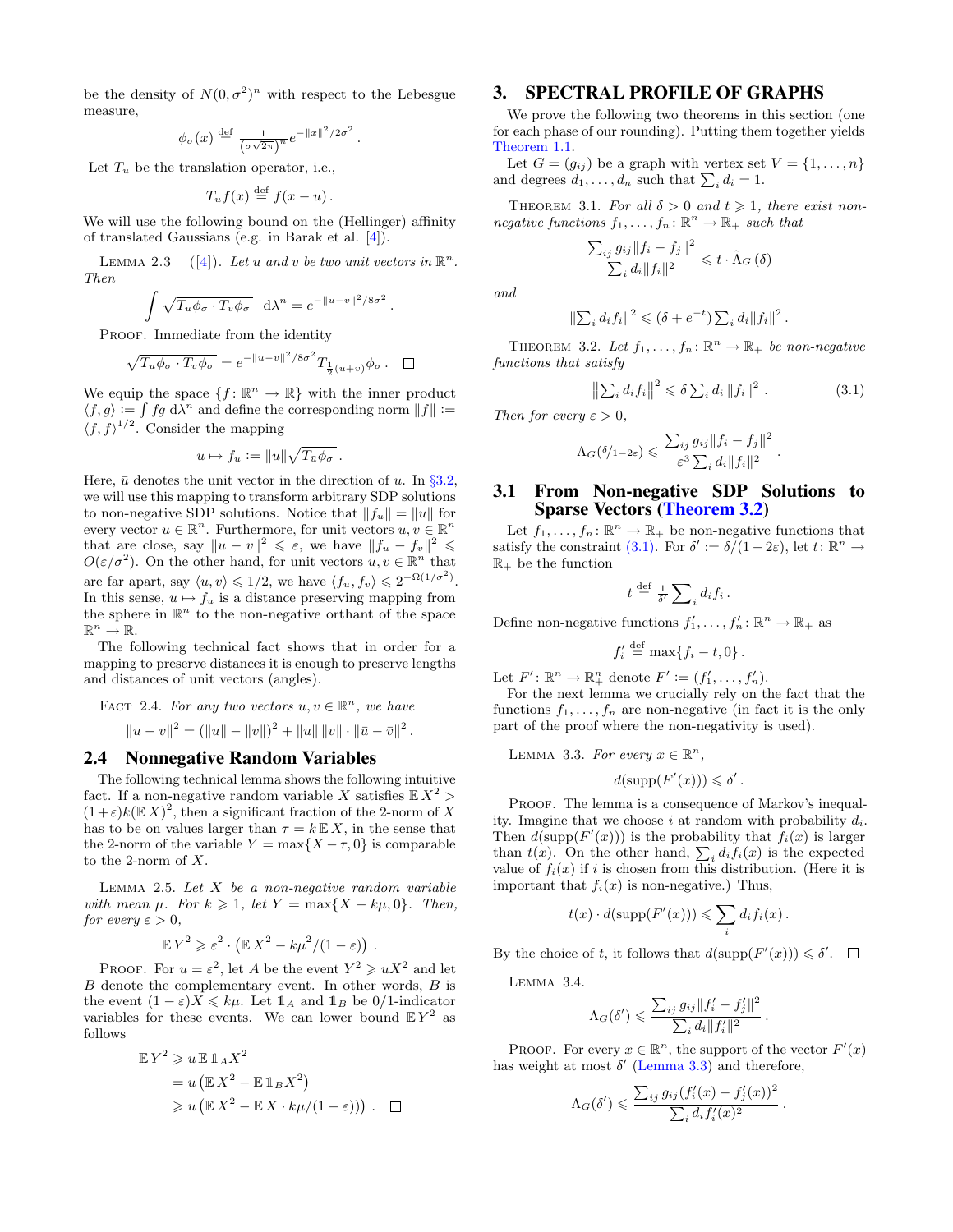Furthermore, by an averaging argument, there exists an  $x \in \mathbb{R}^n$  such that

$$
\frac{\sum_{ij} g_{ij} (f_i'(x) - f_j'(x))^2}{\sum_i d_i f_i'(x)^2} \leqslant \frac{\sum_{ij} g_{ij} ||f_i' - f_j'||^2}{\sum_i d_i ||f_i'||^2}.
$$

The combination of the previous two equations implies the lemma.  $\square$ 

<span id="page-5-4"></span>Lemma 3.5.

$$
\sum_{ij} g_{ij} ||f'_i - f'_j||^2 \leq \sum_{ij} g_{ij} ||f_i - f_j||^2.
$$

PROOF. The truncation operation is contractive, i.e., for any two functions  $f$  and  $g$ , we have  $\|\max\{f, 0\} - \max\{g, 0\}\| \leq \|f - g\|$ . This fact implies the lemma.  $\Box$ 

<span id="page-5-2"></span>Lemma 3.6.

$$
\sum_i d_i ||f'_i||^2 \geqslant \varepsilon^3 \sum_i d_i ||f_i||^2.
$$

PROOF. By [Lemma 2.5,](#page-4-4) for every  $x \in \mathbb{R}^n$ ,

$$
\sum_i d_i f'_i(x)^2 \geqslant \varepsilon^2 \left( \sum_i d_i f_i(x)^2 - \left( \sum_i d_i f_i(x) \right)^2 \frac{1}{\delta'(1-\varepsilon)} \right).
$$

Hence,

$$
\sum_{i} d_{i} ||f'_{i}||^{2} \geqslant \varepsilon^{2} \cdot \left( \sum_{i} d_{i} ||f_{i}||^{2} - \left\| \sum_{i} d_{i} f_{i} \right\|^{2} \frac{1}{\delta'(1-\varepsilon)} \right)
$$
  

$$
\geqslant \varepsilon^{2} \cdot \left( 1 - \frac{\delta}{\delta'(1-\varepsilon)} \right) \sum_{i} d_{i} ||f_{i}||^{2} \qquad \text{(by (3.1))}
$$
  

$$
= \varepsilon^{2} \cdot \frac{\varepsilon}{1-\varepsilon} \sum_{i} d_{i} ||f_{i}||^{2} \qquad \text{(choice of } \delta'). \quad \Box
$$

Putting together the previous three lemmas [\(Lemma 3.4,](#page-4-7) [Lemma 3.5](#page-5-4) and [Lemma 3.6\)](#page-5-2) yields [Theorem 3.2.](#page-4-1)

## <span id="page-5-3"></span>3.2 From Arbitrary SDP Solutions to Nonnegative SDP Solutions [\(Theorem 3.1\)](#page-4-0)

Let  $v_1, \ldots, v_n \in \mathbb{R}^n$  be an optimal solution for the SDP relaxation  $\Lambda_G(\delta)$  (see [\(2.3\)–](#page-3-1)[\(2.5\)\)](#page-3-4). The vectors satisfy

$$
\left\|\sum_{i} d_{i} v_{i}\right\|^{2} \leq \delta \sum_{i} d_{i} \|v_{i}\|^{2},
$$
\n
$$
\langle v_{i}, v_{j} \rangle \geqslant 0.
$$
\n(3.2)\n
$$
(i, j \in V)
$$
\n(3.3)

We define non-negative functions  $f_1, \ldots, f_n : \mathbb{R}^n \to \mathbb{R}_+$  as

$$
f_i := ||v_i|| \cdot \sqrt{T_{\bar{v}_i} \phi_{\sigma}}.
$$

Here,  $T_{\bar{v}_i} \phi_{\sigma}$  is the density function of the Gaussian distribution with mean  $\bar{v}_i$  and standard deviation  $\sigma \leq 1/2$  in each coordinate (see  $\S 2.3$  $\S 2.3$  for the formal definitions).

The following lemma shows that up to factor  $O(1/\sigma^2)$  the functions  $f_1, \ldots, f_n$  have the same objective value as the SDP solution  $v_1, \ldots, v_n$  (which we assumed to be optimal).

Lemma 3.7.

$$
\frac{\sum_{ij} g_{ij} ||f_i - f_j||^2}{\sum_i d_i ||f_i||^2} \leqslant \frac{\sum_{ij} g_{ij} ||v_i - v_j||^2}{4\sigma^2 \sum_i d_i ||v_i||^2}.
$$

PROOF. Since  $||v_i|| = ||f_i||$ , it is enough to show that we have  $||f_i - f_j||^2 \le ||v_i - v_j||^2 / 4\sigma^2$  for all  $i, j \in V$ . From [Lemma 2.3](#page-4-8) and the fact  $1 - x \leqslant e^{-x}$ , it follows that

$$
\|\bar{f}_i - \bar{f}_j\|^2 = 2 - 2e^{-\|\bar{v}_i - \bar{v}_j\|^2/8\sigma^2} \le \|\bar{v}_i - \bar{v}_j\|^2/4\sigma^2
$$

Together with [Fact 2.4,](#page-4-9) we get as desired

$$
||f_i - f_j||^2 = (||v_i|| - ||v_j||)^2 + ||v_i|| ||v_j|| \cdot ||\bar{f}_i - \bar{f}_j||^2
$$
  
\n
$$
\leq (||v_i|| - ||v_j||)^2 + ||v_i|| ||v_j|| \cdot ||\bar{v}_i - \bar{v}_j||^2 / 4\sigma^2
$$
  
\n
$$
\leq ||v_i - v_j||^2 / 4\sigma^2.
$$

The last inequality uses the assumption  $\sigma \leq 1/2$  and again [Fact 2.4.](#page-4-9)  $\Box$ 

In the next lemma, we crucially use that the vectors  $v_1, \ldots, v_n$  satisfy the constraints  $(3.2)$  and  $(3.3)$ . In fact, it is the only part of the proof where these constraints are important.

<span id="page-5-8"></span>Lemma 3.8.

$$
\left\|\sum_i d_i f_i\right\|^2 \leqslant (e^{-1/4\sigma^2} + \delta) \sum_i d_i \left\|v_i\right\|^2.
$$

PROOF. Using [Lemma 2.3](#page-4-8) and the fact  $e^{cx} \leq 1 - (1$  $e^c$ )x for  $x \in [0,1]$ , we can bound the inner products of the normalized functions by

$$
\langle \bar{f}_i, \bar{f}_j \rangle = e^{-(1 - \langle \bar{v}_i, \bar{v}_j \rangle)/4\sigma^2} \leq 1 - (1 - e^{-1/4\sigma^2}) (1 - \langle \bar{v}_i, \bar{v}_j \rangle) \leq e^{-1/4\sigma^2} + \langle \bar{v}_i, \bar{v}_j \rangle.
$$

(Both inequalities above use the non-negativity of  $\langle v_i, v_j \rangle$ .) This bound allows us to estimate the length of  $\sum_i d_i f_i$ ,

$$
\|\sum_i d_i f_i\|^2 \leq \sum_{ij} d_i d_j \|v_i\| \|v_j\| (e^{-1/4\sigma^2} + \langle \bar{v}_i, \bar{v}_j \rangle)
$$
  
=  $e^{-1/4\sigma^2} (\sum_i d_i \|v_i\|)^2 + \|\sum_i d_i v_i\|^2$ .

By Jensen's inequality, the first term contributes not more than  $e^{-1/4\sigma^2} \sum_i d_i ||v_i||^2$ . From [\(3.2\)](#page-5-5) it follows that the second term is at most  $\delta \sum_i d_i ||v_i||^2$ . The lemma follows.

Putting together the previous two lemmas [\(Lemma 3.7](#page-5-7) and [Lemma 3.8\)](#page-5-8) yields [Theorem 3.1](#page-4-0) (for  $t = 1/4\sigma^2$ ).

# <span id="page-5-5"></span><span id="page-5-1"></span>4. SPECTRAL PROFILE OF DIAGO-NALLY DOMINANT MATRICES

<span id="page-5-6"></span>We will prove [Theorem 1.3](#page-1-4) in this section. The proof has the same outline as the proof of [Theorem 1.1](#page-1-1) in the previous section  $(\S3)$  $(\S3)$ . The main difference is in the transformation that is used to map an optimal SDP solution to a collection of functions that satisfies a stronger relaxation of the sparsity constraint.

Let  $A \in \mathbb{R}^{n \times n}$  be a symmetric diagonally dominant matrix and let  $\mu = (\mu_1, \ldots, \mu_n)$  be a probability measure on [n] (natural choices for  $\mu$  are uniform,  $\mu_i = 1/n$ , or proportional to the diagonal of the matrix,  $\mu_i = a_{ii}/\text{Tr }A$ .

In §[4.1,](#page-6-3) we prove the following analog of [Theorem 3.2.](#page-4-1)

<span id="page-5-7"></span><span id="page-5-0"></span>THEOREM 4.1. Let  $f_1, \ldots, f_n : \mathbb{R}^n \to \mathbb{R}$  be functions that satisfy

<span id="page-5-9"></span>
$$
\sum_{ij} \mu_i \mu_j \langle |f_i|, |f_j| \rangle \leq \delta \sum_i \mu_i \|f_i\|^2.
$$
 (4.1)

Here,  $|f|$  is the function  $x \mapsto |f(x)|$ . Then for every  $\varepsilon > 0$ ,

$$
\Lambda_A(\delta/_{1-2\varepsilon}) \leqslant \frac{\sum_{ij} a_{ij} \langle f_i, f_j \rangle}{\varepsilon^3 \sum_i \mu_i \|f_i\|^2}.
$$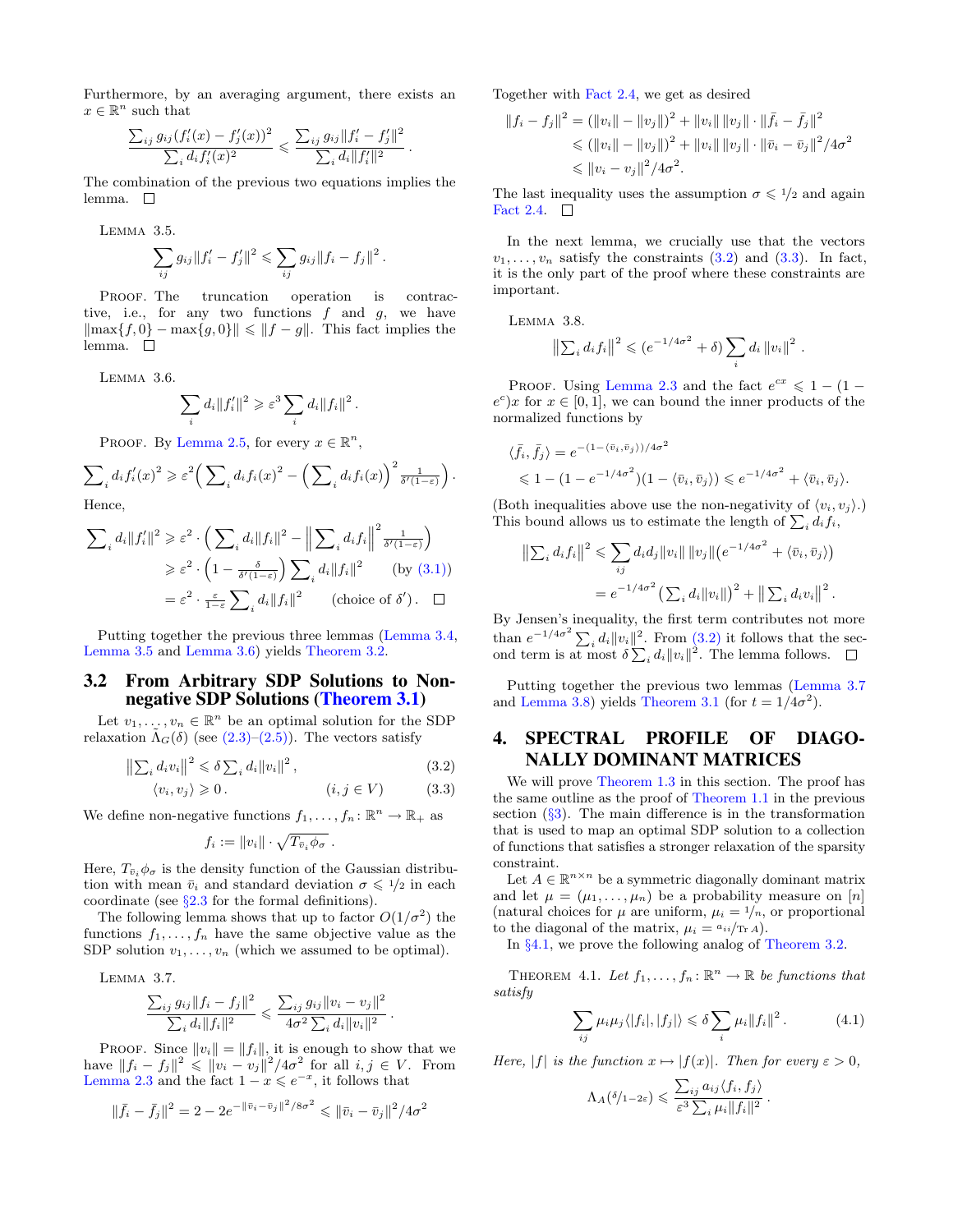In  $\S 4.2$ , we prove an analog of [Theorem 3.1.](#page-4-0) However, in addition to a multiplicative error there is also an additive error. (Furthermore, we can control this additive error only when  $\mu$  is proportional to the diagonal of A.) The construction is a relatively straight-forward modification of the construction we used for Laplacian matrices.

<span id="page-6-6"></span>THEOREM 4.2. Suppose that  $\mu$  is proportional to the diagonal of A. For all  $\delta > 0$  and  $t \geq 1$ , there exist functions  $f_1, \ldots, f_n \colon \mathbb{R}^n \to \mathbb{R}$  such that

$$
\sum_{ij} \mu_i \mu_j \langle |f_i|, |f_j| \rangle \le (\delta + O(2^{-t})) \sum_i \mu_i ||f_i||^2
$$

and

$$
\frac{\sum_{ij} a_{ij} \langle f_i, f_j \rangle}{\sum_i \mu_i \|f_i\|^2} \leqslant O(t) \cdot \tilde{\Lambda}_A \left( \delta \right) + 2^{-t} \sum_i a_{ii}.
$$

In §[4.3,](#page-7-0) we prove an analog of [Theorem 3.1](#page-4-0) that avoids the additive error of the previous theorem. The construction here is quite different from the previous constructions. Our analysis of the construction is unfortunately somewhat more involved.

<span id="page-6-0"></span>THEOREM 4.3. For all  $\delta > 0$  and  $t \geq 1$ , there exist functions  $f_1, \ldots, f_n : \mathbb{R}^n \to \mathbb{R}$  such that

$$
\sum_{ij} \mu_i \mu_j \langle |f_i|, |f_j| \rangle \le O(\delta + 2^{-t}) \sum_i \mu_i \|f_i\|^2
$$

and

$$
\frac{\sum_{ij} a_{ij} \langle f_i, f_j \rangle}{\sum_i \mu_i ||f_i||^2} \leqslant O(t) \cdot \tilde{\Lambda}_A \left( \delta \right).
$$

Putting together [Theorem 4.1](#page-5-0) and [Theorem 4.3](#page-6-0) yields an approximation for the spectral profile of diagonally dominant matrices [\(Theorem 1.3\)](#page-1-4).

#### <span id="page-6-3"></span>4.1 From SDP Solutions with Small 1-Norms to Sparse Vectors [\(Theorem 4.1\)](#page-5-0)

Let  $f_1, \ldots, f_n : \mathbb{R}^n \to \mathbb{R}$  be functions that satisfy [\(4.1\).](#page-5-9) For  $\delta' := \delta/(1-2\varepsilon)$ , let  $t: \mathbb{R}^n \to \mathbb{R}_+$  be the function

$$
t \stackrel{\text{def}}{=} \frac{1}{\delta'} \sum_i \mu_i |f_i| \, .
$$

Define non-negative functions  $f'_1, \ldots, f'_n : \mathbb{R}^n \to \mathbb{R}$  as

$$
f_i'(x) \stackrel{\text{def}}{=} \begin{cases} f_i(x) - t(x) & \text{if } f_i(x) > t(x), \\ 0 & \text{if } -t(x) \leq f_i(x) \leq t(x), \\ f_i(x) + t(x) & \text{if } f_i(x) < -t(x). \end{cases}
$$

This method of "sparsifying" the functions is known as soft thresholding [\[21\]](#page-8-21). Let  $\text{soft-chop}_{\tau} : \mathbb{R} \to \mathbb{R}$  denote the softthresholding function soft-chop<sub>τ</sub> $(a)$  = sign $(a)$ ·max $\{|a| - \tau, 0\}$ . Note that  $f_i'(x) = \mathsf{soft\text{-}chop}_{t(x)} f_i(x)$ . Let  $F' \colon \mathbb{R}^n \to \mathbb{R}^n_+$ denote  $F' := (f'_1, ..., f'_n)$ .

The proof of the next lemma is the same as the proof of [Lemma 3.3](#page-4-6) (essentially Markov's inequality).

 $\mathbf{L}$ 

LEMMA 4.4. For every 
$$
x \in \mathbb{R}^n
$$
,  

$$
\mu(\text{supp}(F'(x))) \leq \delta
$$

The proof of the next lemma is the same as the proof of [Lemma 3.4.](#page-4-7) (An averaging argument shows that we can find  $x \in \mathbb{R}^n$  such that the Rayleigh quotient of A at the vector  $F'(x)$  is at most the right-hand side of the equation below. By the previous lemma, this vector  $F'(x)$  is  $\delta^7$ -sparse.)

Lemma 4.5.

<span id="page-6-4"></span>
$$
\Lambda_A(\delta') \leqslant \frac{\sum_{ij} a_{ij} \langle f'_i, f'_j \rangle}{\sum_i \mu_i \|f'_i\|^2}.
$$

The next lemma corresponds to [Lemma 3.5.](#page-5-4) In the proof of [Lemma 3.5](#page-5-4) we used properties specific to Laplacians. In the next lemma, we show that the same bound holds also for diagonally dominant matrices.

Lemma 4.6.

<span id="page-6-5"></span>
$$
\sum_{ij} a_{ij} \langle f'_i, f'_j \rangle \leqslant \sum_{ij} a_{ij} \langle f_i, f_j \rangle.
$$

PROOF. Since  $\textsf{soft-chop}_{\tau}$  is contractive (has Lipschitz constant at most 1) and symmetric (an odd function), i.e.,  $\sigma \cdot \textsf{soft-chop}_{\tau}(b) = \textsf{soft-chop}_{\tau}(\sigma \cdot b)$ , we have for all  $a, b \in \mathbb{R}$ ,  $\sigma \in {\pm 1}$ , and  $\tau \geq 0$ ,

$$
|\mathsf{soft}\text{-}\mathsf{chop}_\tau(a)-\sigma\cdot\mathsf{soft}\text{-}\mathsf{chop}_\tau(b)|\leqslant |a-\sigma\cdot b|\,.
$$

In particular,  $||f_i' - \sigma f_j'|| \le ||f_i - \sigma f_j||$  for all  $i, j \in [n]$  and  $\sigma \in$  $\{\pm 1\}$ . By [Lemma A.1,](#page-8-22) there exist matrices  $B \in \mathbb{R}_+^{n \times n}$  and  $C \in \{1, -1\}^{n \times n}$  such that  $\sum_{ij} a_{ij} x_i x_j = \sum_{ij} b_{ij} (x_i - c_{ij} x_j)^2$ for all  $x \in \mathbb{R}^n$ . We conclude

$$
\sum_{ij} a_{ij} \langle f_i, f_j \rangle = \sum_{ij} b_{ij} ||f_i - c_{ij} f_j||^2
$$
  

$$
\leq \sum_{ij} b_{ij} ||f'_i - c_{ij} f'_j||^2 = \sum_{ij} a_{ij} \langle f'_i, f'_j \rangle. \quad \Box
$$

<span id="page-6-2"></span>The next lemma has the same proof as [Lemma 3.6.](#page-5-2)

Lemma 4.7.

$$
\sum_i \mu_i ||f'_i||^2 \geqslant \varepsilon^3 \sum_i \mu_i ||f_i||^2.
$$

Putting together the previous three lemmas [\(Lemma 4.5,](#page-6-4) [Lemma 4.6,](#page-6-5) and [Lemma 4.7\)](#page-6-2) yields [Theorem 4.1.](#page-5-0)

# <span id="page-6-1"></span>4.2 From Arbitrary SDP Solutions to SDP Solutions with Small 1-Norms [\(Theorem 4.2\)](#page-6-6)

Let  $v_1, \ldots, v_n \in \mathbb{R}^n$  be an optimal solution to the semidefinite relaxation  $\tilde{\Lambda}_A(\delta)$ . The vectors satisfy

<span id="page-6-10"></span>
$$
\sum_{ij} \mu_i \mu_j |\langle v_i, v_j \rangle| \leq \delta \sum_i \mu_i ||v_i||^2.
$$
 (4.2)

For a parameter  $\sigma \geq 0$  (which will be determined later), we define functions  $f_1, \ldots, f_n : \mathbb{R}^n \to \mathbb{R}$  as

<span id="page-6-8"></span>
$$
f_i := \frac{1}{\sqrt{2}} \|v_i\| \cdot \sqrt{T_{\bar{v}_i} \phi_\sigma} - \frac{1}{\sqrt{2}} \|v_i\| \cdot \sqrt{T_{-\bar{v}_i} \phi_\sigma} \,. \tag{4.3}
$$

(Recall the notation from  $\S 2.3$ .) Using [Lemma 2.3,](#page-4-8) we compute the inner products of the functions  $f_1, \ldots, f_n$  as

<span id="page-6-7"></span>
$$
\langle f_i, f_j \rangle = ||v_i|| \, ||v_j|| \left( e^{-||\bar{v}_i - \bar{v}_j||^2 / 8\sigma^2} - e^{-||\bar{v}_i + \bar{v}_j||^2 / 8\sigma^2} \right). \tag{4.4}
$$

For the rest of the proof, we will use the following bounds on these inner products.

<span id="page-6-9"></span>LEMMA 4.8. For all  $i, j \in \{1, ..., n\},$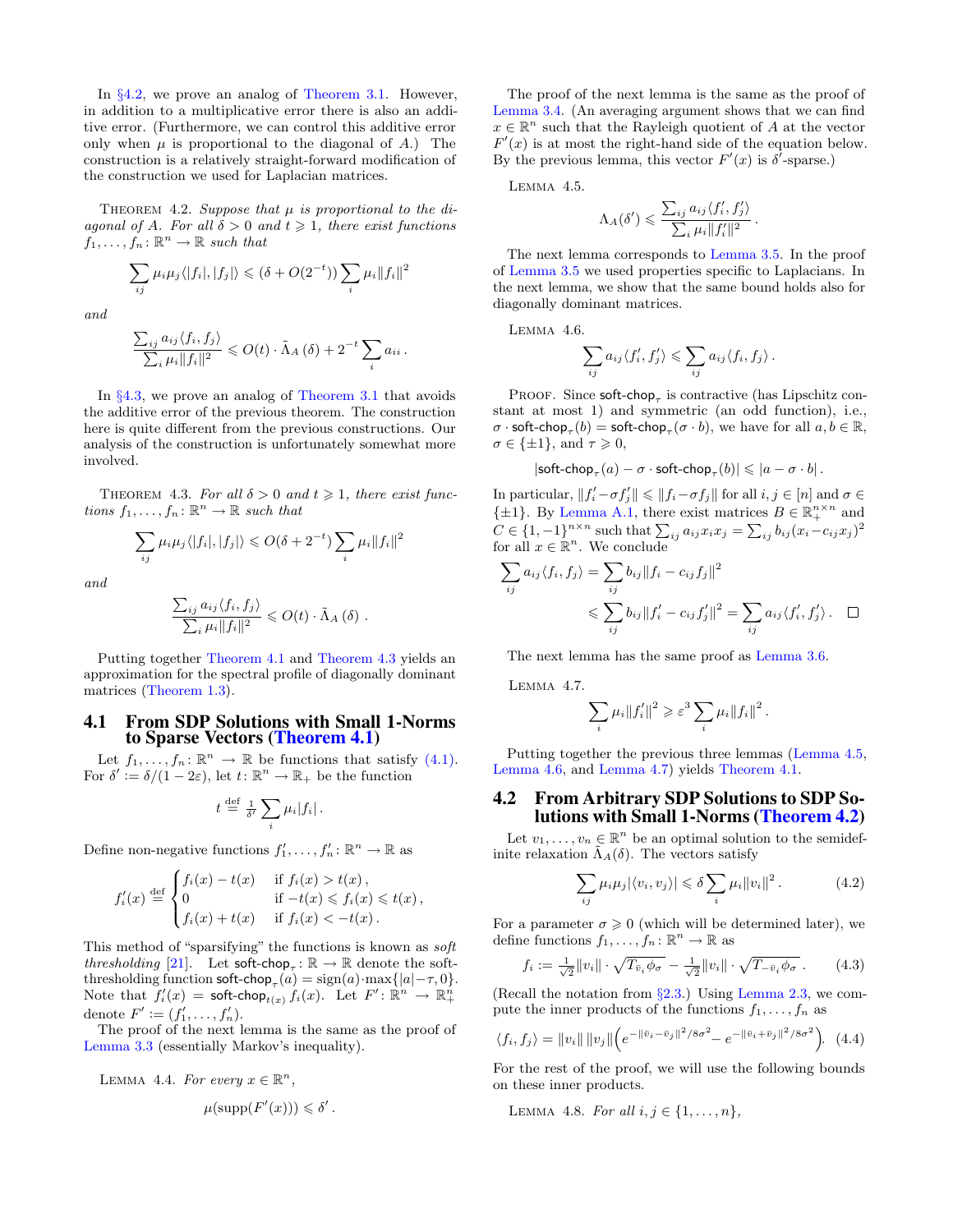<span id="page-7-3"></span><span id="page-7-2"></span><span id="page-7-1"></span>1. 
$$
||f_i||^2 = (1 - e^{-1/2\sigma^2}) ||v_i||^2
$$
,  
\n2.  $\langle |\bar{f}_i|, |\bar{f}_i| \rangle \leq |\langle \bar{v}_i, \bar{v}_j \rangle| + 2e^{-1/4\sigma^2}$ ,  
\n3.  $||\bar{f}_i - \bar{f}_j||^2 \leq 1/4\sigma^2 ||\bar{v}_i - \bar{v}_j||^2 + 2e^{-1/4\sigma^2}$ ,  
\n4.  $||\bar{f}_i + \bar{f}_j||^2 \leq 1/4\sigma^2 ||\bar{v}_i + \bar{v}_j||^2 + 2e^{-1/4\sigma^2}$ ,

<span id="page-7-4"></span>PROOF. [Item 1](#page-7-1) is immediate from  $(4.4)$ . To demonstrate [Item 2,](#page-7-2) we bound the inner product of  $|\bar{f}_i|$  and  $|\bar{f}_j|$  analog to  $(4.4)$  by

$$
\langle |\bar{f}_i|, |\bar{f}_j| \rangle \le e^{-(1-\langle \bar{v}_i, \bar{v}_j \rangle)/4\sigma^2} + e^{-(1+\langle \bar{v}_i, \bar{v}_j \rangle)/4\sigma^2}
$$

By symmetry, we may assume  $\langle \bar{v}_i, \bar{v}_j \rangle \geq 0$ . In this case, the second term on the right hand side is at most  $e^{-1/4\sigma^2}$ , and the first term on the right hand side is at most

$$
1 - (1 - e^{-1/4\sigma^2})(1 - \langle \bar{v}_i, \bar{v}_j \rangle / 4\sigma^2) \leqslant e^{-1/4\sigma^2} + \langle \bar{v}_i, \bar{v}_j \rangle / 4\sigma^2.
$$

Here, we used the bound  $e^{cx} \leq 1 - (1 - e^c)x$  for  $x \in [0, 1]$  as in the proof of [Lemma 3.8.](#page-5-8) [Item 2](#page-7-2) follows by combining the bounds on the two terms. Towards proving [Item 3,](#page-7-3) we bound the inner product of  $\bar{f}_i$  and  $\bar{f}_j$  from below. If  $\langle \bar{v}_i, \bar{v}_j \rangle \geqslant 0$ , then  $\|\bar{v}_i + \bar{v}_j\|^2 \geq 2$  and thus we get from [\(4.4\),](#page-6-7)

$$
\langle \bar{f}_i, \bar{f}_j \rangle \geq 1 - ||\bar{v}_i - \bar{v}_j||^2 / 8\sigma^2 - e^{-1/4\sigma^2},
$$

using the approximation  $e^{-x} \geq 1 - x$  for  $x \in \mathbb{R}$ . Otherwise, if  $\langle \bar{v}_i, \bar{v}_j \rangle < 0$ , we get from [\(4.4\),](#page-6-7)

$$
\langle \bar{f}_i, \bar{f}_j \rangle \geq (1 - e^{-1/4\sigma^2})(1 + \langle \bar{v}_i, \bar{v}_j \rangle) - 1 \geq \langle \bar{v}_i, \bar{v}_j \rangle - e^{-1/4\sigma^2}
$$

using  $-e^{cx} \geq (1-e^c)x - 1$  for  $x \in [0,1]$ . In both cases, our bound on the inner product  $\langle \bar{f}_i, \bar{f}_j \rangle$  implies [Item 3.](#page-7-3) To prove [Item 4,](#page-7-4) we note that the transformation  $(4.3)$  is symmetric, i.e., if v is mapped to f, then  $-v$  is mapped to  $-f$ . Hence, [Item 3](#page-7-3) implies [Item 4.](#page-7-4)  $\Box$ 

The next lemma corresponds to [Lemma 3.7.](#page-5-7) However, in our current construction, an additive error term appears (in contrast to the purely multiplicative error in [Lemma 3.7\)](#page-5-7). We can control the error by decreasing the standard deviation  $\sigma$  of the Gaussians in our construction.

<span id="page-7-5"></span>Lemma 4.9.  $\sum_{ij} a_{ij} \langle f_i, f_j \rangle$  $\frac{\sum_{ij} a_{ij} \langle f_i, f_j \rangle}{\sum_i \mu_i \|f_i\|^2} \leqslant O(\frac{1}{\sigma^2}) \frac{\sum_{ij} a_{ij} \langle v_i, v_j \rangle}{\sum_i \mu_i \|v_i\|^2}$  $\frac{\sum_{ij} a_{ij} \langle v_i, v_j \rangle}{\sum_i \mu_i \|v_i\|^2} + 2^{-\Omega(\sigma^{-2})} \sum_j a_{jj}.$ 

PROOF. Using [Fact 2.4](#page-4-9) (similar to the proof of [Lemma 3.7\)](#page-5-7), [Item 3](#page-7-3) and [Item 4](#page-7-4) of [Lemma 4.8](#page-6-9) imply for all  $i, j \in [n]$  and  $\sigma \in \{\pm 1\},\$ 

$$
||f_i - \sigma f_j||^2 \leqslant O\left(\frac{1}{\sigma^2}\right) ||v_i - v_j||^2 + 2^{-\Omega(\sigma^{-2})} ||v_i|| ||v_j||.
$$

Let  $B \in \mathbb{R}_+^{n \times n}$  and  $C \in \{1, -1\}^{n \times n}$  as in [Lemma A.1.](#page-8-22) Then,

$$
\sum_{ij} a_{ij} \langle f_i, f_j \rangle = \sum_{ij} b_{ij} ||f_i - c_{ij} f_j||^2
$$
  
\n
$$
\leqslant O\left(\frac{1}{\sigma^2}\right) \sum_{ij} b_{ij} ||v_i - c_{ij} v_j||^2 + 2^{-\Omega(\sigma^{-2})} \sum_{ij} b_{ij} ||v_i|| ||v_j||
$$
  
\n
$$
\leqslant O\left(\frac{1}{\sigma^2}\right) \sum_{ij} a_{ij} \langle v_i, v_j \rangle + 2^{-\Omega(\sigma^{-2})} \sum_i a_{ii} ||v_i||^2.
$$

In the last inequality, we used  $2||v_i|| ||v_j|| \le ||v_i||^2 + ||v_j||^2$ and the observation that  $\sum_j b_{ij} \leq a_{ii}$ . The lemma follows

because  $||f_i||^2 = \Theta(||v_i||^2)$  and  $\mu_i = a_{ii}/\sum_j a_{jj}$  (one of the assumptions of [Theorem 4.2](#page-6-6) was that  $\mu$  is proportional to the diagonal of  $A$ ).  $\square$ 

The next lemma corresponds to [Lemma 3.8.](#page-5-8) In this section, it is a straight-forward consequence of [Item 2](#page-7-2) of [Lemma 4.8](#page-6-9) and the fact that the vectors satisfy [\(4.2\).](#page-6-10)

<span id="page-7-6"></span>Lemma 4.10.

.

,

$$
\sum_{ij} \mu_i \mu_j \langle |f_i|, |f_j| \rangle \leq (\delta + 2^{-\Omega(1/\sigma^2)}) \sum_i \mu_i \|f_i\|^2.
$$

PROOF. From [Item 2](#page-7-2) of [Lemma 4.8,](#page-6-9) it follows that  $\langle |f_i|, |f_j| \rangle \leqslant |\langle v_i, v_j \rangle| + ||v_i|| ||v_j|| e^{-1/4\sigma^2}$ . Therefore,

$$
\sum_{ij} \mu_i \mu_j \langle |f_i|, |f_j| \rangle \leq \sum_{ij} \mu_i \mu_j |\langle v_i, v_j \rangle| + e^{-1/4\sigma^2} \left( \sum_i \mu_i ||v_i|| \right)^2.
$$

Since the vectors satisfy  $(4.2)$ , the first term of the right-hand side is at most  $\delta \sum_i \mu_i ||v_i||^2$ . By convexity, the second term contributes at most  $e^{-1/4\sigma^2} \sum_i \mu_i ||v_i||^2$ , as desired.

[Theorem 4.2](#page-6-6) follows from [Lemma 4.9](#page-7-5) and [Lemma 4.10.](#page-7-6)

# <span id="page-7-0"></span>4.3 Better Construction for Diagonally Dominant Matrices [\(Theorem 4.3\)](#page-6-0)

Suppose  $v_1, \ldots, v_n$  is an optimal solution for the SDP relaxation  $\Lambda_A(\delta)$ . Recall the soft-thresholding function soft-chop $t(x) = sign(x) \max\{|x| - t, 0\}$ . For a parameter  $t > 0$ , we define functions  $f_1, \ldots, f_n$  as

$$
f_i(x) = ||v_i|| \cdot \mathsf{soft\text{-}chop}_{t}(\langle \bar{v}_i, x \rangle) / ||\mathsf{soft\text{-}chop}_{t}||_{\gamma} .
$$

Here,  $\lVert \cdot \rVert_{\gamma}$  denotes the 2-norm with respect to the Gaussian measure  $\gamma$ . We equip the space  $\{f: \mathbb{R}^n \to \mathbb{R}\}\$  with the corresponding inner product  $\langle f, g \rangle_{\gamma} = \int f(x)g(x) d\gamma^{n}(x)$ , where  $\gamma^n$  denotes the *n*-dimensional Gaussian measure. With these definitions, we can check that  $||f_i||_{\gamma} = ||v_i||$  for all  $i \in [n]$ .

<span id="page-7-7"></span>In the next section  $(\S B)$  $(\S B)$ , we show that the functions satisfy the following properties.

- LEMMA 4.11. For all  $i, j \in \{1, ..., n\}$ ,
- 1.  $\langle |\bar{f}_i|, |\bar{f}_j| \rangle \leq O(1) |\langle \bar{v}_i, \bar{v}_j \rangle| + 2^{-\Omega(t^2)},$ 2.  $\|\bar{f}_i - \bar{f}_j\|^2 \leqslant O(t^2) \|\bar{v}_i - \bar{v}_j\|^2$
- 3.  $\|\bar{f}_i + \bar{f}_j\|^2 \leqslant O(t^2) \|\bar{v}_i + \bar{v}_j\|^2$

PROOF OF THEOREM 4.3. In the previous section  $(\&4.2)$  $(\&4.2)$ we showed that the properties asserted by [Lemma 4.11](#page-7-7) are enough to conclude as desired

$$
\frac{\sum_{ij} a_{ij} \langle f_i, f_j \rangle}{\sum_i \mu_i ||f_i||^2} \leqslant O(t^2) \frac{\sum_{ij} a_{ij} \langle v_i, v_j \rangle}{\sum_i \mu_i ||v_i||^2},
$$

and

$$
\sum_{ij} \mu_i \mu_j \langle |f_i|, |f_j| \rangle \leq O(\delta + 2^{-\Omega(1/\sigma^2)}) \sum_i \mu_i \|f_i\|^2. \quad \Box
$$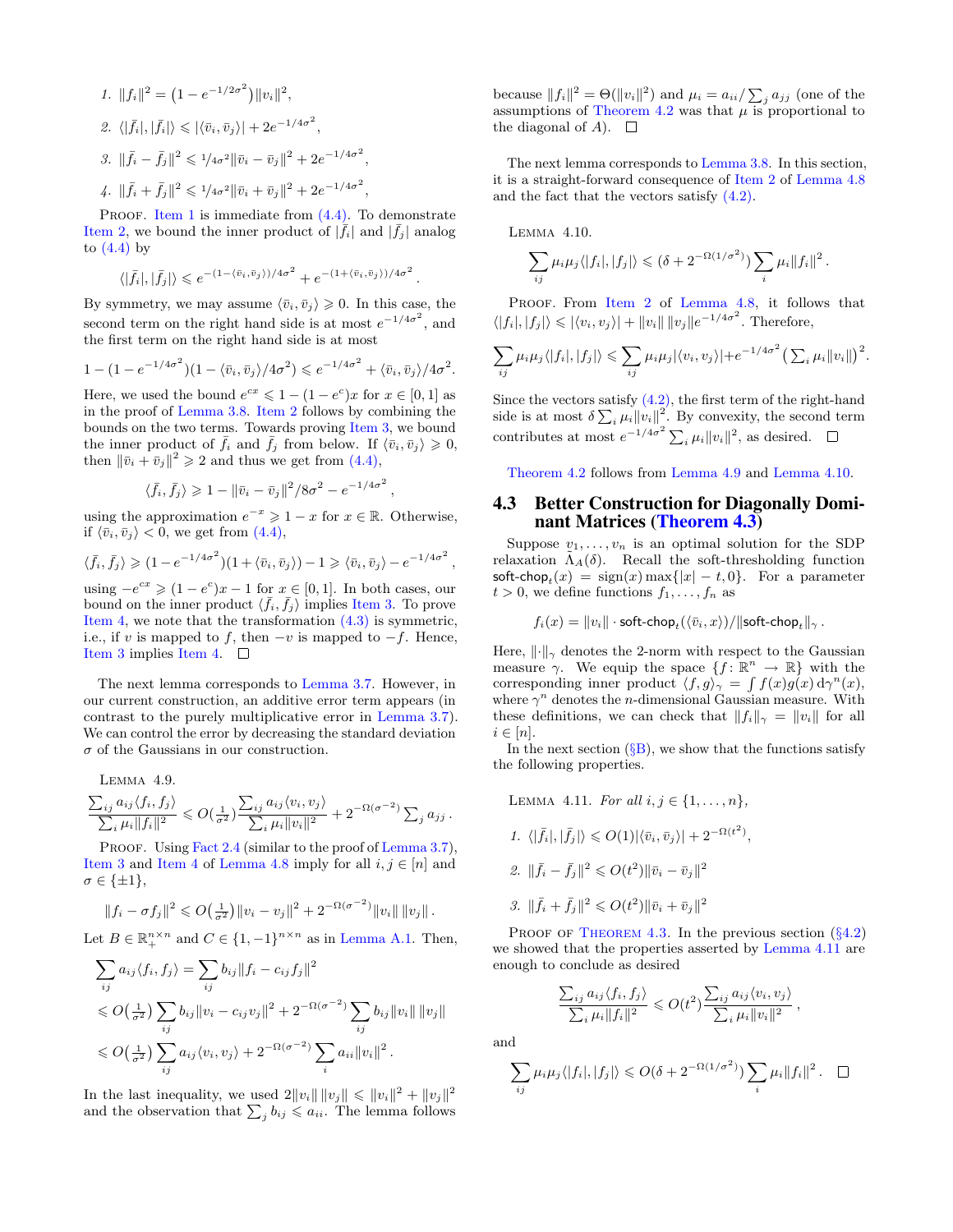#### 5. REFERENCES

- <span id="page-8-11"></span>[1] N. Alon. Eigenvalues and expanders. *Combinatorica*, 6(2):83–96, 1986. Theory of computing (Singer Island, Fla., 1984).
- <span id="page-8-12"></span>[2] N. Alon and V. D. Milman.  $\lambda_1$ , isoperimetric inequalities for graphs, and superconcentrators. J. Combin. Theory Ser. B, 38(1):73–88, 1985.
- <span id="page-8-15"></span>[3] S. Arora and S. Kale. A combinatorial, primal-dual approach to semidefinite programs. In STOC, pages 227–236, 2007.
- <span id="page-8-18"></span>[4] B. Barak, M. Hardt, I. Haviv, A. Rao, O. Regev, and D. Steurer. Rounding parallel repetitions of unique games. In FOCS, pages 374–383, 2008.
- <span id="page-8-4"></span>[5] M. Barlow, T. Coulhon, and A. Grigor'yan. Manifolds and graphs with slow heat kernel decay. Invent. Math., 144:609–649, 2001.
- <span id="page-8-13"></span>[6] M. Charikar, K. Makarychev, and Y. Makarychev. Near-optimal algorithms for unique games. In STOC, pages 205–214, 2006.
- <span id="page-8-14"></span>[7] E. Chlamtac, K. Makarychev, and Y. Makarychev. How to play unique games using embeddings. In FOCS, pages 687–696, 2006.
- <span id="page-8-10"></span>[8] F. Chung. Random walks and local cuts in graphs. Linear Algebra Appl., 423(1):22–32, 2007.
- <span id="page-8-20"></span>[9] F. R. K. Chung. Spectral graph theory, volume 92 of CBMS Regional Conference Series in Mathematics. Published for the Conference Board of the Mathematical Sciences, Washington, DC, 1997.
- <span id="page-8-5"></span>[10] T. Coulhon, Grigor'yan, and C. Pittet. A geometric approach to on-diagonal heat kernel lower bound on groups. Ann. Inst. Fourier, 51:1763–1827, 2001.
- <span id="page-8-7"></span>[11] A. d'Aspremont, F. R. Bach, and L. E. Ghaoui. Full regularization path for sparse principal component analysis. In ICML, pages 177–184, 2007.
- <span id="page-8-8"></span>[12] A. d'Aspremont, F. R. Bach, and L. E. Ghaoui. Optimal solutions for sparse principal component analysis. CoRR, abs/0707.0705, 2007.
- <span id="page-8-9"></span>[13] A. d'Aspremont, L. E. Ghaoui, M. I. Jordan, and G. R. G. Lanckriet. A direct formulation for sparse pca using semidefinite programming. In NIPS, 2004.
- <span id="page-8-3"></span>[14] S. Goel, R. Montenegro, and P. Tetali. Mixing time bounds via the spectral profile. Electron. J. Probab., 11:no. 1, 1–26 (electronic), 2006.
- <span id="page-8-1"></span>[15] L. Lovász and R. Kannan. Faster mixing via average conductance. In Proc. of the Symp. on Theory of Computing, volume 31 of *STOC*, pages 282-287. ACM, ACM, 1999.
- <span id="page-8-6"></span>[16] R. Montenegro and P. Tetali. Mathematical Aspects of Mixing Times in Markov Chains, volume 1 of Foundations and Trends in Theoretical Computer Science. NOW, Boston-Delft, 2006.
- <span id="page-8-2"></span>[17] B. Morris and Y. Peres. Evolving sets, mixing and heat kernel bounds. Probab. Th. and Related Fields, 133(2):245–266, 2005.
- <span id="page-8-0"></span>[18] P. Raghavendra and D. Steurer. Graph expansion and the unique games conjecture. In STOC, 2010.
- <span id="page-8-16"></span>[19] D. Steurer. Fast SDP algorithms for constraint satisfaction problems. In SODA, 2010. To appear.
- <span id="page-8-17"></span>[20] L. Trevisan. Max cut and the smallest eigenvalue. In STOC, pages 263–272, 2009.
- <span id="page-8-21"></span>[21] H. Zou, T. Hastie, and R. Tibshirani. Sparse principal component analysis. J. Comput. Graph. Statist., 15(2):265–286, 2006.

# APPENDIX

# A. CHARACTERIZATION OF DIAGO-NALLY DOMINANT MATRICES

<span id="page-8-22"></span>The following lemma is easy to show, e.g., by induction on the number of non-zero entries of the matrix A.

LEMMA A.1. Let  $A = (a_{ij}) \in \mathbb{R}^{n \times n}$  be a symmetric diagonally dominant matrix. Then, there exists a non $negative$  matrix  $B = (b_{ij}) \in \mathbb{R}_+^{n \times n}$  and a sign matrix  $C = (c_{ij}) \in \{1, -1\}^{n \times n}$  such that for every  $x \in \mathbb{R}^n$ ,

$$
\langle x, Ax \rangle = \sum_{ij} b_{ij} (x_i - c_{ij} x_j)^2.
$$

# <span id="page-8-19"></span>B. PROPERTIES OF TRUNCATED GAUS-SIANS

In this section, we will prove [Lemma 4.11.](#page-7-7) For brevity, we write  $\theta_t = \text{soft-chop}_t$  for the soft-thresholding function. We think of  $\theta_t$  as a member of  $L_2(\mathbb{R}, \gamma)$ , where  $\gamma$  is the standard Gaussian measure on  $\mathbb{R}$ . In §[4.3,](#page-7-0) we implicitly considered the following mapping T from  $\mathbb{R}^n$  to  $L_2(\mathbb{R}^n, \gamma^n)$ ,

$$
T(u): g \mapsto ||u|| \cdot \theta_t(\langle g, \bar{u} \rangle) / ||\theta_t||.
$$

In the following, we will show that for any two unit vectors  $u, v \in \mathbb{R}^n$ ,

$$
\langle |T(u)|, |T(v)| \rangle \leqslant |\langle u, v \rangle| + 2^{-\Omega(t^2)}, \tag{B.1}
$$

<span id="page-8-24"></span><span id="page-8-23"></span>
$$
||T(u) - T(v)||^{2} \leqslant O(t^{2})||u - v||^{2}. \qquad (B.2)
$$

Since  $T(-u) = -T(u)$ , the bounds [\(B.1\)](#page-8-23) and [\(B.2\)](#page-8-24) directly imply [Lemma 4.11.](#page-7-7)

For  $\rho \in [-1,1]$ , let  $U_{\rho}$  denote the operator on  $L_2(\mathbb{R})$ 

$$
\langle f, U_{\rho} f \rangle = \int f(x) f(\rho x + \sqrt{1 - \rho^2} y) d\gamma(x) d\gamma(y).
$$

For any two unit vectors  $u, v \in \mathbb{R}^n$  with inner product  $\langle u, v \rangle = \rho$ , the distribution of  $(\langle g, \bar{u} \rangle, \langle g, \bar{v} \rangle)$  for a random Gaussian vector  $g \in \mathbb{R}^n$  is the same as the distribution of  $(x, \rho x + \sqrt{1-\rho^2}y)$  for two independent Gaussians x and y. Hence,  $\langle T(u), T(v)\rangle = \langle \theta_t, U_\rho \theta_t \rangle$  and  $\langle |T(u)|, |T(v)| \rangle =$  $\langle \theta_t, U_\rho | \theta_t \rangle$ . The quantity  $\langle \theta_t, U_\rho | \theta_t \rangle$  is the Gaussian noise sensitivity of the function  $\theta_t$ . In the rest of this section, we derive bounds on this sensitivity that imply the bounds [\(B.1\)](#page-8-23) and [\(B.2\)](#page-8-24) and thereby [Lemma 4.11.](#page-7-7)

## B.1 Gaussian noise sensitivity bounds for soft threshold functions

For  $x \in \mathbb{R}$ , let  $(x)_+ = \max\{x, 0\}$ . Note that  $\theta_t =$  $\sin(x)(|x| - t)$ . Recall that  $d\gamma(x) = (\sqrt{2\pi})^{-1}e^{-x^2/2} dx$ .

We need the following fact about moments of the exponential distribution.

<span id="page-8-25"></span>FACT B.1. For 
$$
k \in \mathbb{N}
$$
 and  $z \ge 1/t$ ,  
\n
$$
\int_{u=0}^{z} u^{k}te^{-tu}du = \frac{k!}{t^{k+1}} \pm e^{-tz} \cdot O_{k}(tz)^{k}
$$

.

<span id="page-8-27"></span>LEMMA B.2.  $\|\theta_t\|^2 = \Theta(e^{-t^2/2}/t^3)$ .

PROOF. We have

$$
\|\theta_t\|^2 = 2\int (x-t)_+^2 d\gamma(x) = 2e^{-t^2/2} \int_{u\geqslant 0} u^2 e^{-tu} d\gamma(u).
$$

The lemma follows from [Fact B.1](#page-8-25) and the fact that  $d\gamma(u) \approx$ The lemma follows from Fact<br> $du/\sqrt{2\pi}$  for small enough u.

<span id="page-8-26"></span>LEMMA B.3. If 
$$
|\rho| \leq 1/2
$$
, then for  $\alpha = \sqrt{4/3}$   

$$
\langle |\theta_t|, U_\rho |\theta_t| \rangle \leq 6 ||\theta_{\alpha t}||^2.
$$